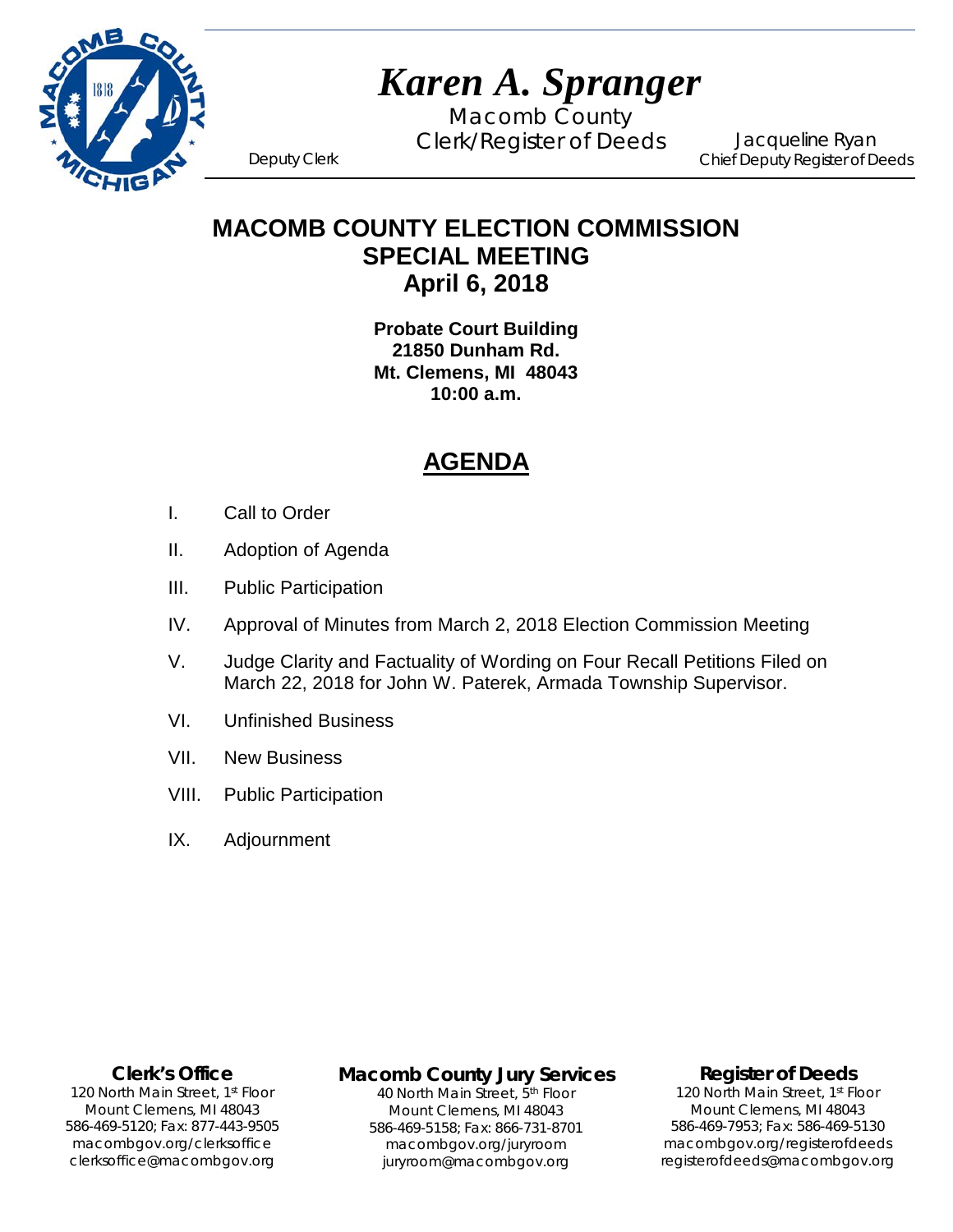# **MACOMB COUNTY ELECTION COMMISSION SPECIAL MEETING March 2, 2018**

## **UNOFFICIAL MINUTES**

The Macomb County Election Commission met on Friday, March 2, 2018, in Court Room #1 of the Macomb County Probate Court Building, 21850 Dunham, Mount Clemens with the following members present:

|               | Judge Kathryn George - Senior Probate Judge, Chairperson<br>Larry Rocca - County Treasurer<br>Karen Spranger - County Clerk                          |
|---------------|------------------------------------------------------------------------------------------------------------------------------------------------------|
| Also Present: | Roger Cardamone - Election Department<br>Michael Grix - Election Department<br>Frank Krycia - Corporation Counsel<br>Joe Biondo - Treasurer's Office |

### **CALL TO ORDER**

Judge George called the meeting to order at 1:38 p.m.

### **MOTION TO ADOPT AGENDA**

A motion to adopt the agenda was made by Karen Spranger. Larry Rocca seconded the motion. The motion carried.

### **PUBLIC PARTICIPATION**

Joseph Hunt spoke. 8306 Stanley, Warren, MI 48093 Monica Job spoke. 19040 33-Mile Road, Armada, MI 48005

### **APPROVAL OF MINUTES FROM SEPTEMBER 15, 2017 MEETING**

Larry Rocca made a motion to approve the minutes as presented. Judge George seconded the motion. The motion carried.

### **JUDGE CLARITY AND FACTUALITY ON SUBMITTED PETITIONS**

- **Petition 1:** Judge George and Larry Rocca voted to reject the petition. Karen Spranger voted to approve the petition. By a 2-1 vote, the petition was rejected.
- **Petition 2:** Judge George, Larry Rocca, and Karen Spranger voted to approve the petition. By a 3-0 vote, the petition was approved.
- **Petition 3:** Judge George and Larry Rocca voted to reject the petition. Karen Spranger voted to approve the petition. By a 2-1 vote, the petition was rejected.
- **Petition 4:** Judge George, Larry Rocca, and Karen Spranger voted to reject the petition. By a 3-0 vote, the petition was rejected.
- **Petition 5:** Judge George, Larry Rocca, and Karen Spranger voted to reject the petition. By a 3-0 vote, the petition was rejected.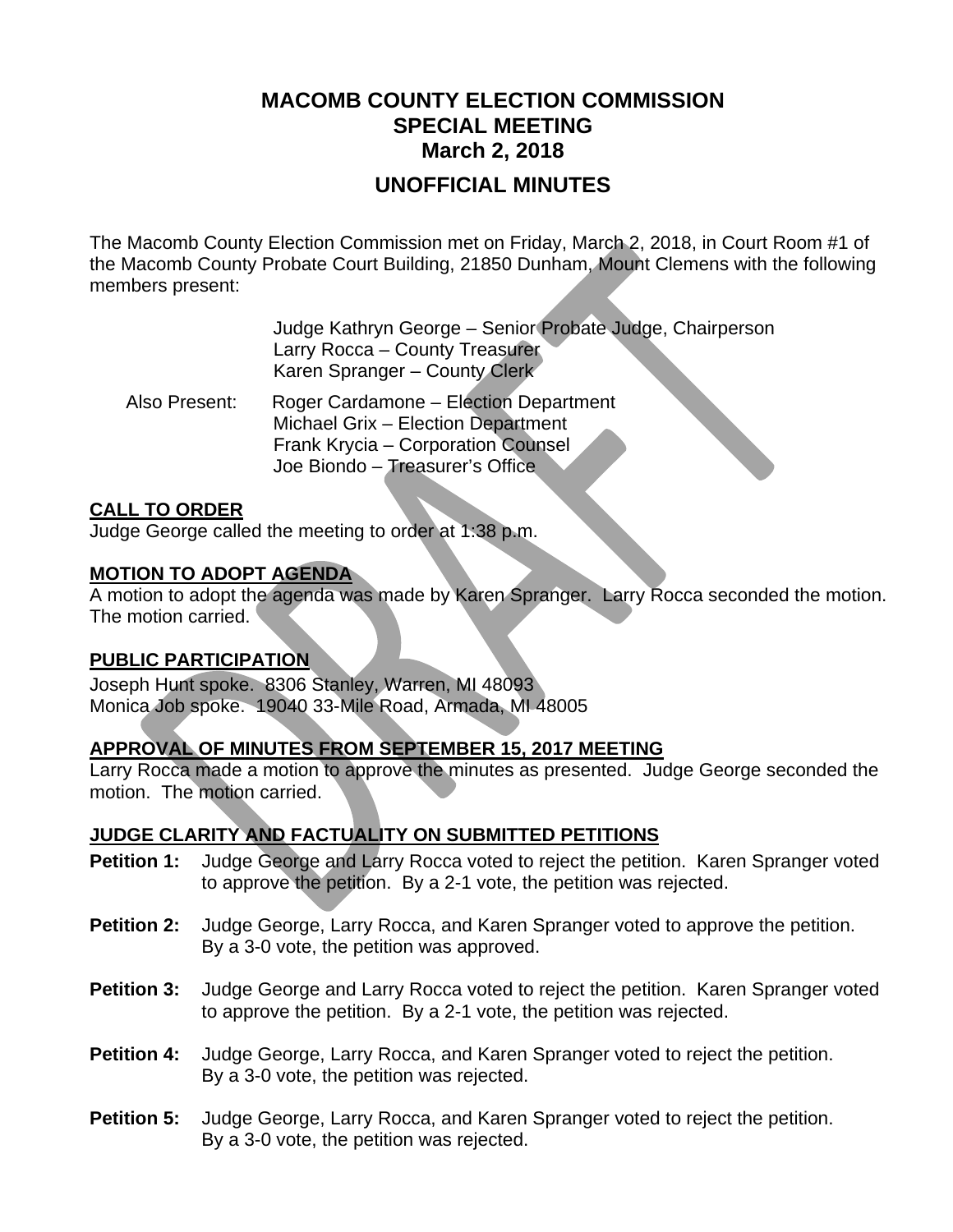**Petition 6:** Judge George and Larry Rocca voted to reject the petition. Karen Spranger voted to approve the petition. By a 2-1 vote, the petition was rejected.

### **APPROVAL OF BALLOTS FOR MAY 8, 2018 ELECTION**

Larry Rocca made a motion to approve the ballot style for Macomb Community College. Judge George seconded the motion. The motion carried.

Larry Rocca made a motion to approve the ballot style for Van Dyke Public Schools. Judge George seconded the motion. The motion carried.

Larry Rocca made a motion to approve the ballot style for Roseville Community Schools. Judge George seconded the motion. The motion carried.

### **UNFINISHED BUSINESS**

None

### **NEW BUSINESS**

Karen Spranger presented the Election Commission her own research regarding the status of signed recall petitions seeking the recall of Joseph Nichols. This document is on file with the Macomb County Election Department.

### **PUBLIC PARTICIPATION**

Monica Job spoke. 19040 33-Mile Road, Armada, MI 48005 Joseph Hunt spoke. 8306 Stanley, Warren, MI 48093 John Paterek spoke. 22075 McPhall, Armada, MI 48005

### **ADJOURNMENT**

At 2:21 p.m. Larry Rocca made a motion to adjourn the meeting, seconded by Karen Spranger. The motion carried and the meeting was adjourned.

 $\qquad \qquad \blacksquare$ Karen A. Spranger Macomb County Clerk/Register of Deeds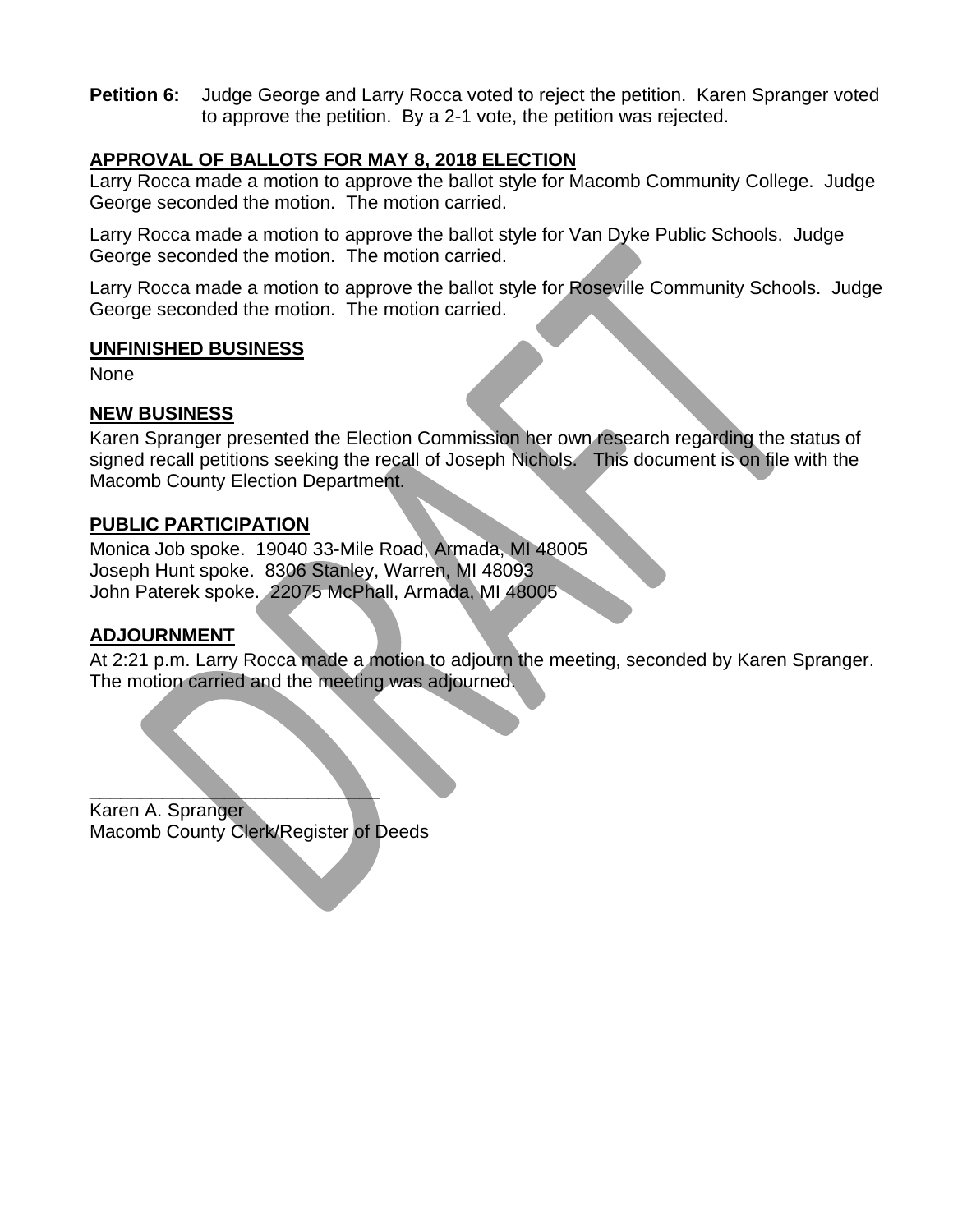| INSTRUCTIONS ON REVERSE SIDE                                                                                      | <b>RECALL PETITION</b>                                                   |                                   |                    |                                         |
|-------------------------------------------------------------------------------------------------------------------|--------------------------------------------------------------------------|-----------------------------------|--------------------|-----------------------------------------|
| $\Box$ City<br>$\boxtimes$ Township<br>□ Village of<br>We, the undersigned registered and qualified voters of the |                                                                          | in the County of                  | Maconch            | and State of Michigan, petition for the |
| CHECK ONE 1<br>$\sum$ calling of an election to recall<br>(Name of Officer)                                       | 'aterek<br>from the office of                                            | $r$ $Oi$ sor<br>(Title of Office) | (District, if Any) | for the following reason(s):            |
| รี $\rho$                                                                                                         | Supervisor Paterek called and posted a special meeting                   |                                   |                    | OF the                                  |
| $\frac{3}{4}Hmada$<br>$T_{U}$<br>Board                                                                            | for mon. Feb. 5, 2018 at 6:00 pm. The Policy & Procedure manual of       |                                   |                    |                                         |
| Thel<br>J<br>$w\rho$ , states $\theta$                                                                            | Clerk shall be responsible for posting all reqular and special meetings. |                                   |                    |                                         |

WARNING - A PERSON WHO KNOWINGLY SIGNS A RECALL PETITION MORE THAN ONCE OR SIGNS A NAME OTHER THAN HIS OR HER OWN IS VIOLATING ã

|      | PRINTED NAME | STREET ADDRESS OR RURAL ROUTE |                                                     |    |   |
|------|--------------|-------------------------------|-----------------------------------------------------|----|---|
|      |              |                               | ZIP CODE <b>DATE OF SIGNING</b><br>MONTH DAY   YEAR |    |   |
|      |              |                               |                                                     |    |   |
|      |              |                               |                                                     |    |   |
|      |              |                               |                                                     |    |   |
|      |              |                               |                                                     |    |   |
|      |              |                               |                                                     |    |   |
| 6.   |              |                               |                                                     |    |   |
|      |              |                               |                                                     |    |   |
|      |              |                               |                                                     |    |   |
|      |              |                               |                                                     |    |   |
| 10.  |              |                               |                                                     |    |   |
| [11. |              |                               |                                                     |    |   |
| 12.  |              |                               |                                                     |    |   |
|      |              |                               |                                                     | mb | œ |

#### **CERTIFICATE OF CIRCULATOR**

The undersigned circulator of the above petition asserts that he or she is 18 years of age or older and a United States citizen; that each signature on the petition was signed in his or her presence and was not obtained through fraud, deceit or misrepresentation; that he or she has neither caused nor permitted a person to sign the petition more than once and has no knowledge of a person signing the petition more than once; and that, to his or her best knowledge and belief, each signature is the genuine signature of the person purporting to sign the petition, the person signing the petition was at the time of signing a registered elector of the City or Township listed in the heading of the petition, and the elector was qualified to sign the petition.

If the circulator is not a resident of Michigan, the circulator shall make a cross [X] or check mark [V] in the box provided, otherwise each signature on this petition sheet is invalid and the signatures will not be counted by a filing official. By making a cross or check mark in the box provided, the undersigned circulator asserts that he or she is not a resident of Michigan and agrees to accept the jurisdiction of this state for the purpose of any legal proceeding or hearing that concerns a petition sheet executed by the circulator and agrees that legal process served on the Secretary of State or a designated agent of the Secretary of State has the same effect as if personally served on the circulator.

CIRCULATOR - DO NOT SIGN OR DATE CERTIFICATE UNTIL AFTER CIRCULATING PETITION.

(Date)

(Printed Name of Circulator)

(Signature of Circulator)

(Complete Residence Address [Street and Number or Rural Route]) - [Do not enter a post office box]

(City or Township, State, Zip Code)

(County of Registration, if Registered to Vote, of a Circulator who is not a Resident of Michigan) REV. 10/15 FORM APPROVED BY DIRECTOR OF ELECTIONS, STATE OF MICHIGAN

WARNING-ACIRCULATOR KNOWINGLY MAKING A FALSE STATEMENT IN THE ABOVE CERTIFICATE,<br>A PERSON NOT A CIRCULATOR WHO SIGNS AS A CIRCULATOR, OR A PERSON WHO SIGNS A<br>NAME OTHER THAN HIS OR HER OWN AS CIRCULATOR IS GUILTY OF A MISD

恕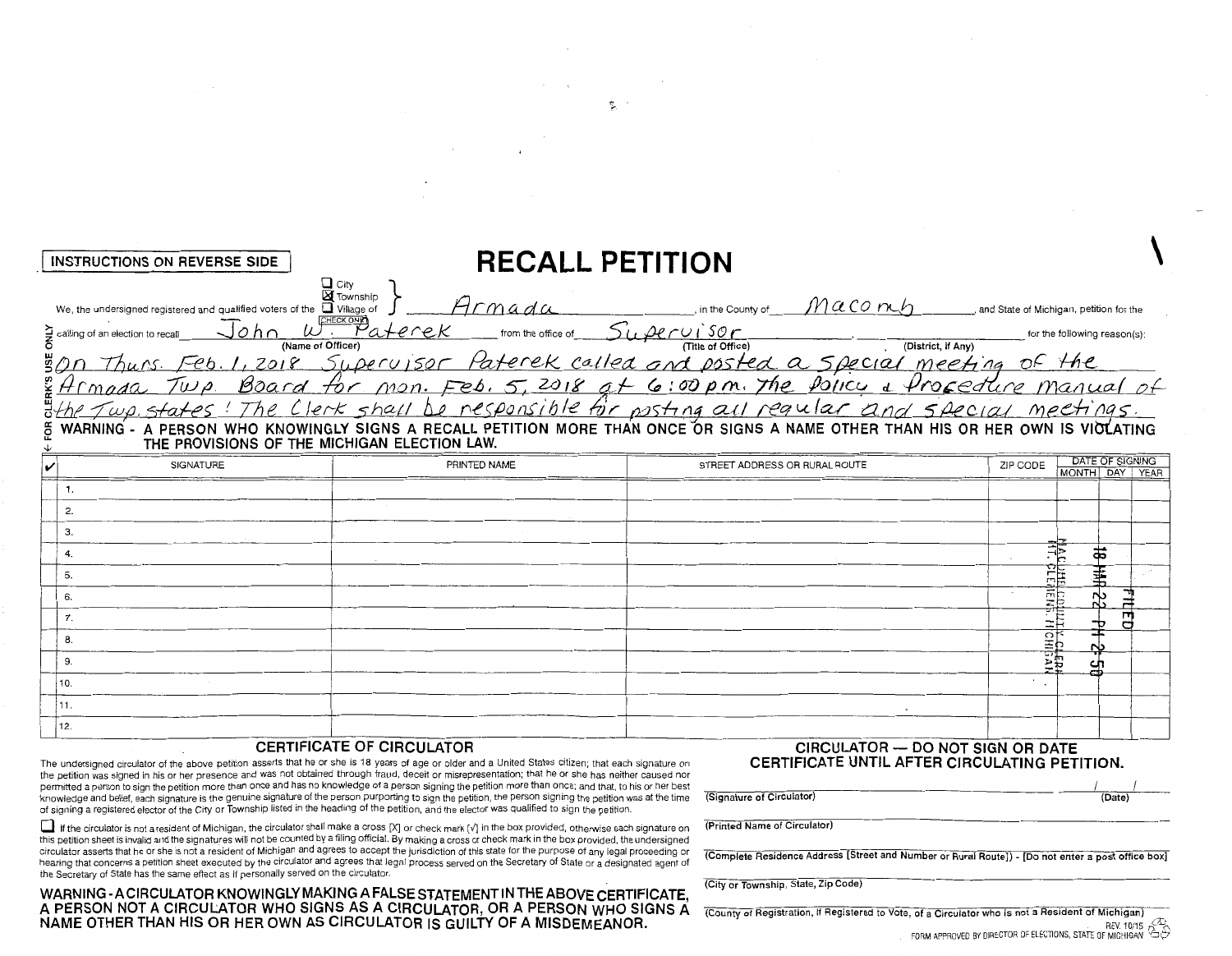

**Armada Township**  23121 E. Main Street, P.O. Box 578 Armada, Michigan 48005 Telephone: (586) 784-5200 Facsimile: ( 586 )784 52 I I

John W. Paterek, Supervisor - Camille Finlay, Treasurer - Mary K. Swiacki, Clerk

Jessie Kanehl. Trustee -- Anita Bednar. Trustee

Dan L. Reynolds. Fire Chief

# Special Meeting Agenda Monday, February 5. 2018 6:00 pm At Armada Township Hall - Address above

- 1. Call to order
- 2. Pledge of allegiance
- 3. Roll call
- 4. Public comments: Agenda Items
- 5. New Business:
	- a) Bank Reconciliations
	- b) Deputy supervisor job description
	- c) Supervisor (CAO) full access to ALL township records through BSA & Quickbooks
	- d) Budget sheet format for workshops

 $\int$ 

- 6. Public comments
- 7. Adjournment

Respectfully submitted.

John W. Paterek Supervisor

\*Audience members commenting from the floor will do so from the podium and will be asked to provide their name and address for the record. Comments will be directed to the Supervisor who will then answer the question (or not) or direct the question to the appropriate Board member for a response (or not). If a Board member wishes to ask a question of an individual at the microphone. the Board member should ask for permission from the Supervisor.

Armada Township fully embraces the spirit and letter of the law as it pertains to the American Disabilities Act. In accordance with the law, any individual who needs accommodation is asked to contact the Clerk's Office during normal business hours at 586.784.5200. To provide appropriate accommodation. the Clerk's Office needs two (2) business days· notice prior to the meeting.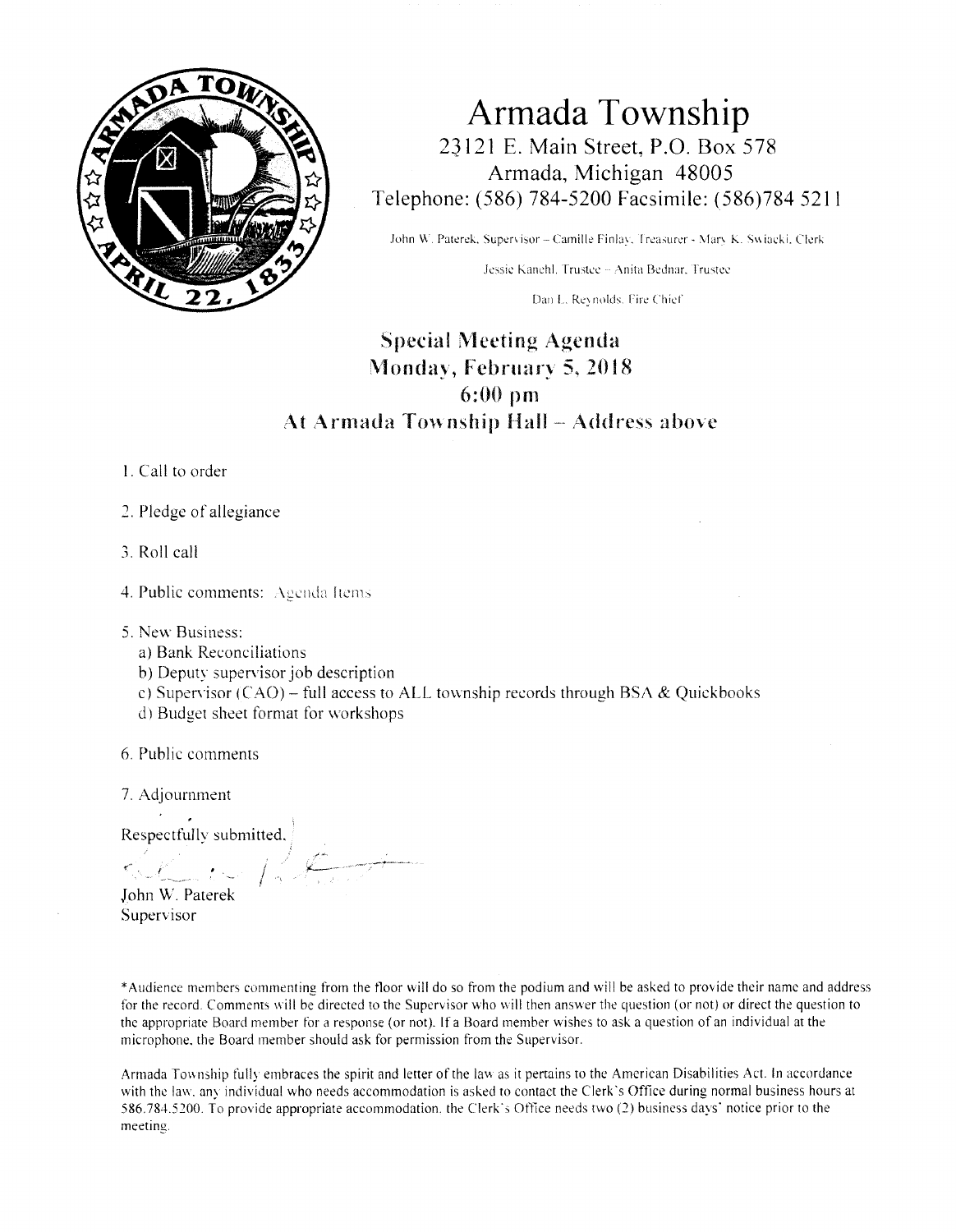

Armada Township 23121 E. Main Street, P.O. Box 578 Armada, Michigan 48005 Telephone: (586) 784-5200 Facsimile: (586)784 5211

John W. Paterek, Supervisor - Camille Finlay, Treasurer - Mary K. Swiacki, Clerk

Jessie Kanehl, Trustee - Anita Bednar, Trustee

Dan L. Reynolds, Fire Chief

# Special Meeting Agenda February 5, 2018 6:00 pm

#### 5 a) Bank Reconciliations -

I requested from the treasurer a copy of the last statements for all accounts shown balanced along with balancing to the general ledger. (see included email) I was told by Camille Finlay I would be updated at the next board meeting. The deputy supervisor FOIA'd the documents on my behalf but was told an extension was needed because they were not available yet and the earliest I could get them was February 26th. (see included emails) and I believe that is unacceptable.

#### 5 b) Deputy supervisor job description -

Assist me in gathering any necessary financial information that I need. She is familiar with Quickbooks software and qualified to understand BSA. I would like weekly updates submitted to her on the status and details of the bank reconciliations. She is qualified in these areas and it will help in keeping with internal controls especially while the bank statements are not yet reconciled to the bank or the general ledger in many months.

5 c) Supervisor (Chief Administrative Officer) – I am requiring access to all township financial records in the new BSA program and the prior financial records with Quickbooks on my computer in the township hall that can aid me and the deputy supervisor in all capacities including auditing adherence and standards, a continued challenge in the township hall.

5 d) Budget sheet layout for workshops  $-I$  need the budget sheet layout, as also requested by taxpayers for many years, to include prior approved budgets, final budgets, any and all amendments and adjustments along with the current and up to date balances as of the date the worksheet is printed.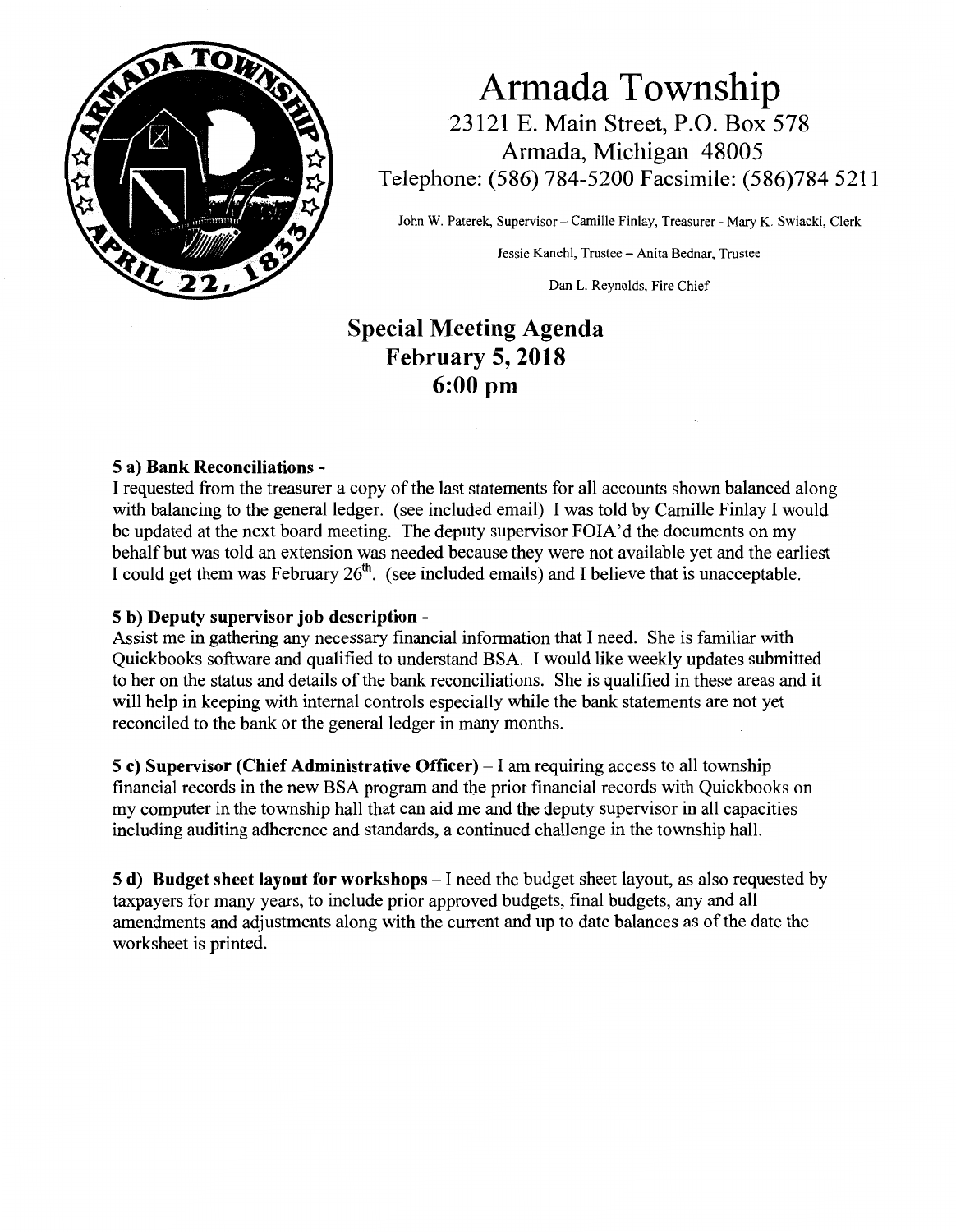

schools Monica Job <monicaj@michigan.paulmitchell.edu> .-,---------·----·-···----·------- ----

### Fwd: Special Meeting 2-1-18

1 message

Monica Job <monie.job@gmail.com> To: Monica Job <monicaj@michigan.paulmitchell.edu> Fri, Feb 2, 2018 at 2:15 PM

Sent from my iPhone

Begin forwarded message:

From: "Mary" <clerk@armadatwp.org> Date: February 1, 2018 at 5:10:21 PM EST To: "'Monica Job"' <monie.job@gmail.com> Subject: FW: Special Meeting 2-1-18

FYI

Mary K. Swiacki, CMMC Armada Township Clerk 23121 E. Main PO Box 578

Armada, Ml 48005

(586)784-5200

clerk@armadatwp.org

From: Mary [mailto:clerk@armadatwp.org] Sent: Thursday, February 01, 2018 5:09 PM To: supervisor@armadatwp.org; trusteebednar@armadatwp.org; trusteekanehl@armadatwp.org; treasurer@armadatwp.org Subject: RE: Special Meeting 2-1-18

Board of Trustees:

According to our policies and procedures "The Township Clerk shall be responsible for positing all regular and special meetings of the Township Boards of Commissions, in conformance with the Michigan Open Meetings Act". The SUPERVISOR has violated our policies again, and has no respect for my position. He did not and has not called me to post an agenda, it's the c!erks job. Not the supervisors.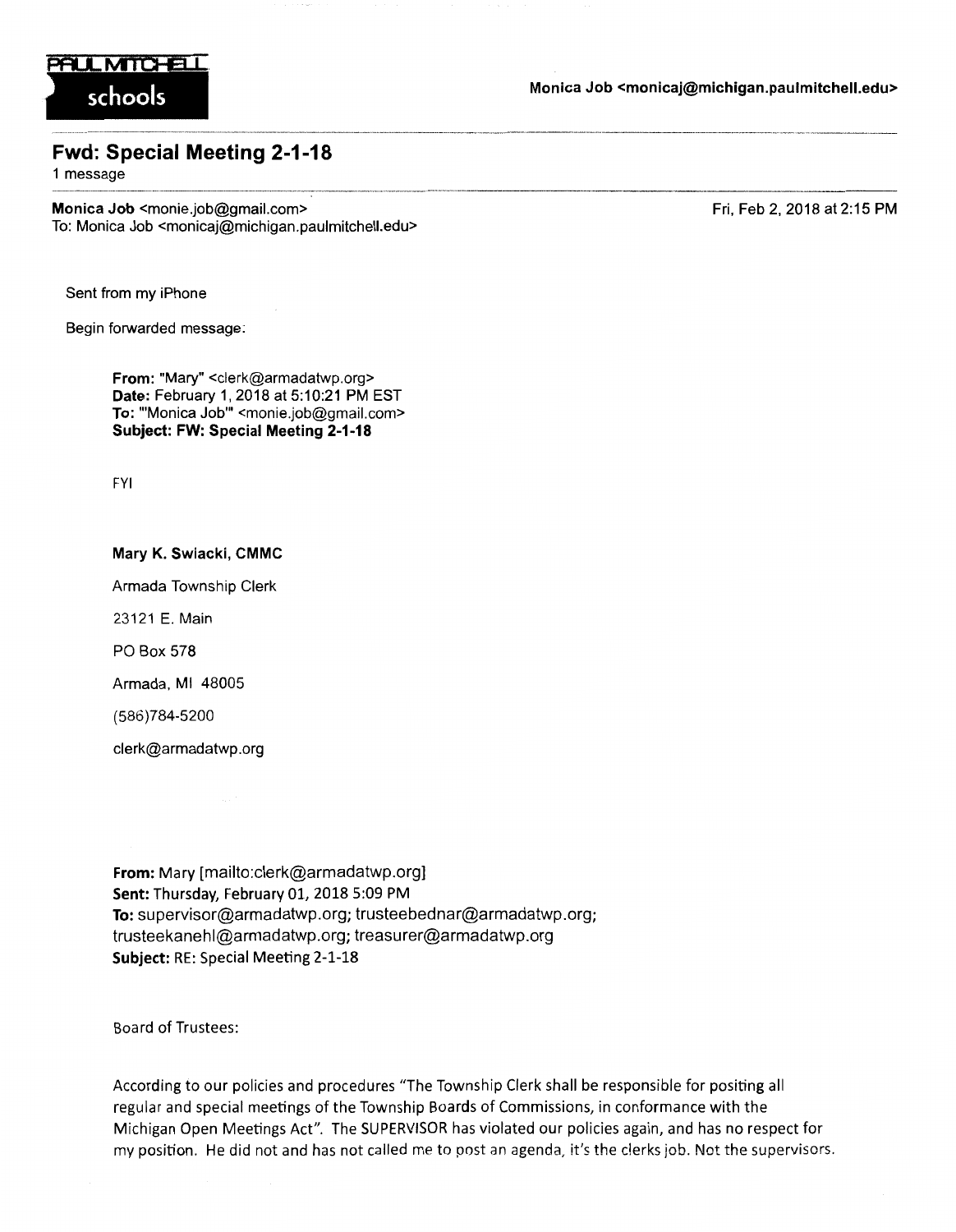I don't know what any of the other board members think, but as far as I can see nothing on this agenda warrants a special meeting. There is no urgency to have this special meeting. These items should be placed on a regularly scheduled meeting so the public can know what is going on - be transparent. It is the proper way to do township business. Nothing on this agenda is so urgent that it poses imminent threat to the health, safety, welfare of the public it can wait!

I would hope that board members would agree to have these items on our February 14 agenda. I look forward to hearing your comments and would hope you will think for yourself and do the right thing and have the supervisor cancel this meeting and have items on the February agenda.

Mary

Mary K. Swiacki, CMMC Armada Township Clerk 23121 E. Main PO Box 578 Armada, Ml 48005 (586)784-5200 clerk@armadatwp.org

From: Supervisor Paterek [mailto:supervisor@armadatwp.org] Sent: Thursday, February 01, 2018 4:31 PM To: clerk@armadatwp.org; trusteebednar@armadatwp.org; trusteekanehl@armadatwp.org; treasurer@armadatwp.org Subject: FW: Special Meeting 2-1-18

Board Members,

Please accept my sincere apologies. I was made aware of the fact that when the special meeting called for tonight was typed out, it corrected from just Thursday and added "Friday" next to that day though the date was correct. Apparently, this would be considered a meeting violation.

Please see the attached revised notice of a Special Meeting I am calling for Monday, February 5, 2018 at 6:00 pm. I've also included the revised agenda and information.

So again, please accept my apologies or any inconvenience and please everyone respond as to your availability ASAP.

Thank you, John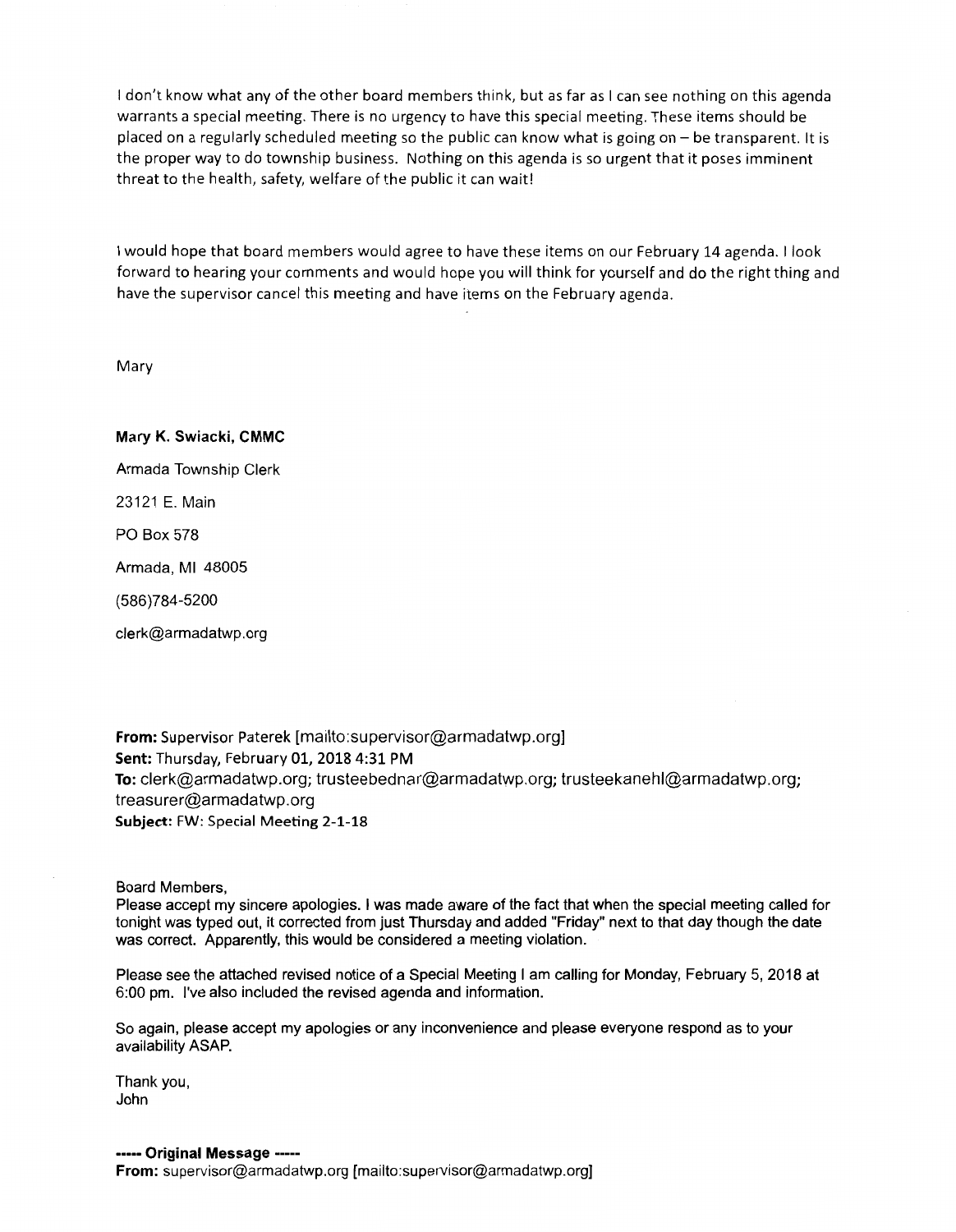# **B.O Township Board Administration**

### *Township Board Powers*

The Armada Township Board of Trustees retains the power to determine the administrative policies and procedures for Armada Township, except where the laws of the State of Michigan have assigned such power to a specific elected official. The authority to adopt any administrative policy or determine appropriate procedures not provided for in this guide or provided for Michigan State Law shall be retained by the Township Board.

The Township Board also reserves the right to alter, modify, amend or repeal any or all provisions of the administrative policies and procedures guide.

The Township supervisor shall provide to officials and employees interpretations to implement the provisions of the administrative policies and procedures guide. These interpretations shall be considered authoritative and binding unless the interpretation is appealed to the Township Board. Any such appeal shall be made at the next regular meeting of the Township Board. The Township Board may uphold, overturn or alter all or part of any interpretations made pursuant to this section.

### *3.2 Board Meeting Administration*

The Township Clerk shall be responsible for posting all regular and special meetings of the Township Boards of Commissions, in conformance with the Michigan Open Meetings Act.

### **A. Meeting Agenda**

Persons who desire to have a business item placed on the agenda shall notify the clerk or supervisor and provide supporting documentation at least eight  $(8)$  business days prior to the township board meeting. When a need to place an item on the agenda arises after this deadline, the business item may be added by a majority vote of the board.

The township clerk shall prepare the agenda at least three (3) business days prior to every township board meeting. Any board member who.desires to have an item placed on the agenda will notify the clerk at least five (5) business days prior to the meeting. A copy of the proposed agenda shall be delivered or made available to every board member, along with all financial information, supporting documentation and correspondence addressed to the township Board, at least one (1) week prior to the board meeting.

The proposed agenda shall be approved by majority vote at each board meeting. The agenda shall conform to the following format:

- 1. Call to Order
- 2. Pledge of Allegiance
- 3. Roll Call
- 4. Approval of Minutes
- 5. Set/ Amend Agenda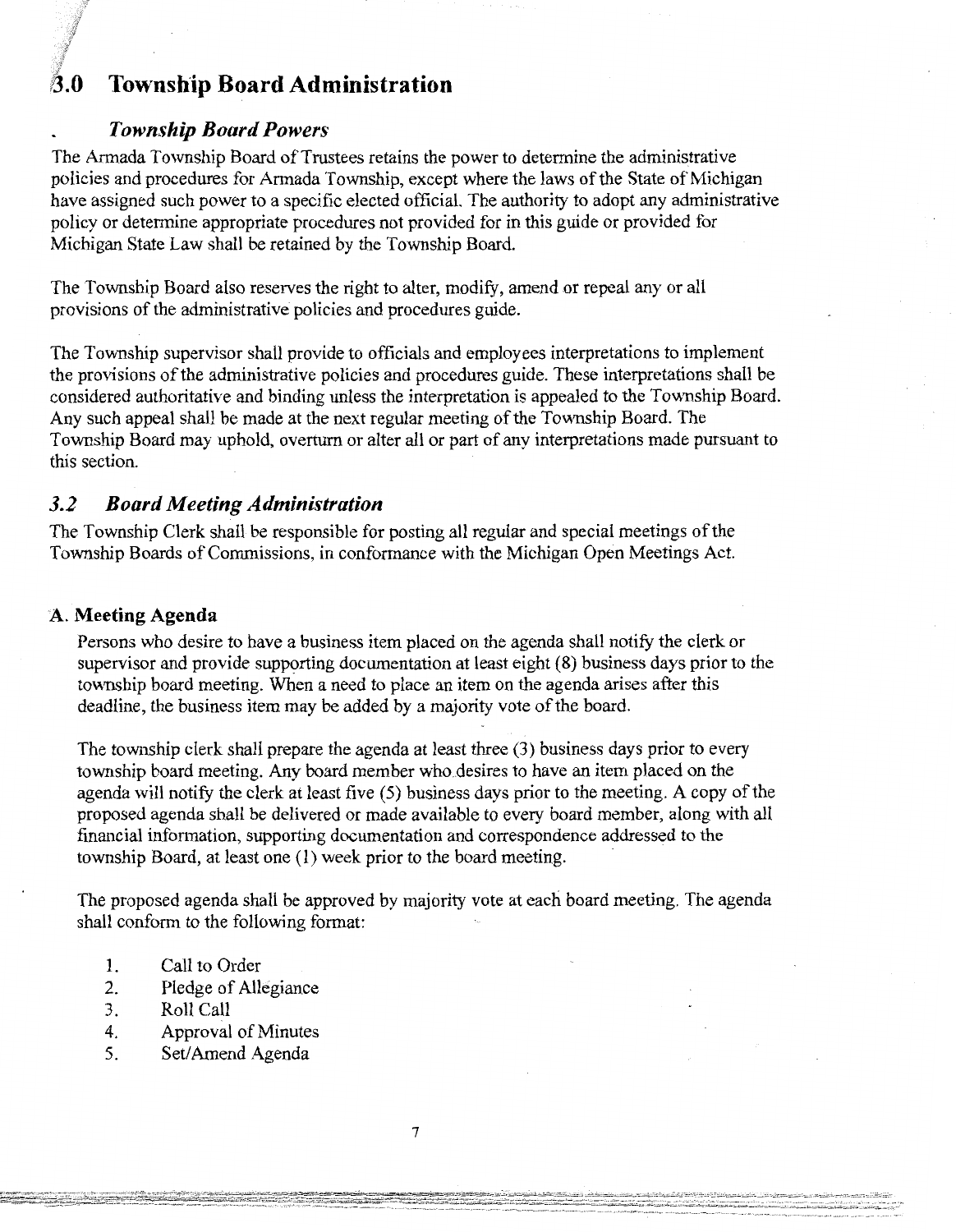| INSTRUCTIONS ON REVERSE SIDE                                                 |                                               |                               |           | <b>RECALL PETITION</b>          |                    |                                         |                              |
|------------------------------------------------------------------------------|-----------------------------------------------|-------------------------------|-----------|---------------------------------|--------------------|-----------------------------------------|------------------------------|
| We, the undersigned registered and qualified voters of the $\Box$ Village of | $\Box$ City<br><b>X</b> Township<br>CHECK ONE | -rmada                        |           | in the County of                | Macomh             | and State of Michigan, petition for the |                              |
| John<br>calling of an election to recall                                     | (Name of Officer)                             | 'aferek<br>from the office of |           | Supervisor<br>(Title of Office) | (District, if Any) |                                         | for the following reason(s): |
| 30n<br>March                                                                 | Supervisor                                    | Paterek voted                 |           | increase                        | Senera             | fierd                                   | budget                       |
| 25,000,00                                                                    | annually                                      | bookkeeping                   | Services. |                                 |                    |                                         |                              |
|                                                                              |                                               |                               |           |                                 |                    |                                         |                              |

#### WARNING - A PERSON WHO KNOWINGLY SIGNS A RECALL PETITION MORE THAN ONCE OR SIGNS A NAME OTHER THAN HIS OR HER OWN IS VIOLATING ã

| SIGNATURE | PRINTED NAME | STREET ADDRESS OR RURAL ROUTE |                            |         | DATE OF SIGNING<br>MONTH DAY YEAR |  |
|-----------|--------------|-------------------------------|----------------------------|---------|-----------------------------------|--|
|           |              |                               | ZIP CODE                   |         |                                   |  |
|           |              |                               |                            |         |                                   |  |
|           |              |                               |                            |         |                                   |  |
| з.        |              |                               |                            |         |                                   |  |
|           | $\sim$       |                               |                            |         |                                   |  |
|           |              |                               |                            |         |                                   |  |
|           |              |                               | CLEHE<br>CLEHE             | 屶<br>N, |                                   |  |
|           |              |                               | $\frac{1}{25}$             | N       |                                   |  |
|           |              |                               | <b>HECHOAR</b><br>HICHIGAN | 긪       | o                                 |  |
|           |              |                               |                            | Š.      |                                   |  |
| l 10.     |              |                               |                            | ఱ<br>0  |                                   |  |
| 111.      |              |                               |                            |         |                                   |  |
| 12.       |              |                               |                            |         |                                   |  |

#### **CERTIFICATE OF CIRCULATOR**

The undersigned circulator of the above petition asserts that he or she is 18 years of age or older and a United States citizen; that each signature on the petition was signed in his or her presence and was not obtained through fraud, deceit or misrepresentation; that he or she has neither caused nor permitted a person to sign the petition more than once and has no knowledge of a person signing the petition more than once; and that, to his or her best knowledge and belief, each signature is the genuine signature of the person purporting to sign the petition, the person signing the petition was at the time of signing a registered elector of the City or Township listed in the heading of the petition, and the elector was qualified to sign the petition.

If the circulator is not a resident of Michigan, the circulator shall make a cross [X] or check mark [v] in the box provided, otherwise each signature on this petition sheet is invalid and the signatures will not be counted by a filing official. By making a cross or check mark in the box provided, the undersigned circulator asserts that he or she is not a resident of Michigan and agrees to accept the jurisdiction of this state for the purpose of any legal proceeding or hearing that concerns a petition sheet executed by the circulator and agrees that legal process served on the Secretary of State or a designated agent of the Secretary of State has the same effect as if personally served on the circulator.

WARNING - A CIRCULATOR KNOWINGLY MAKING A FALSE STATEMENT IN THE ABOVE CERTIFICATE, A PERSON NOT A CIRCULATOR WHO SIGNS AS A CIRCULATOR, OR A PERSON WHO SIGNS A NAME OTHER THAN HIS OR HER OWN AS CIRCULATOR IS GUILTY OF A MISDEMEANOR.

#### CIRCULATOR - DO NOT SIGN OR DATE CERTIFICATE UNTIL AFTER CIRCULATING PETITION

| (Signature of Circulator) | (Date) |  |
|---------------------------|--------|--|

(Printed Name of Circulator)

(Complete Residence Address [Street and Number or Rural Route]) - [Do not enter a post office box]

(City or Township, State, Zip Code)

(County of Registration, if Registered to Vote, of a Circulator who is not a Resident of Michigan) FORM APPROVED BY DIRECTOR OF ELECTIONS, STATE OF MICHIGAN  $\hat{\mathfrak{S}}$ 

ı.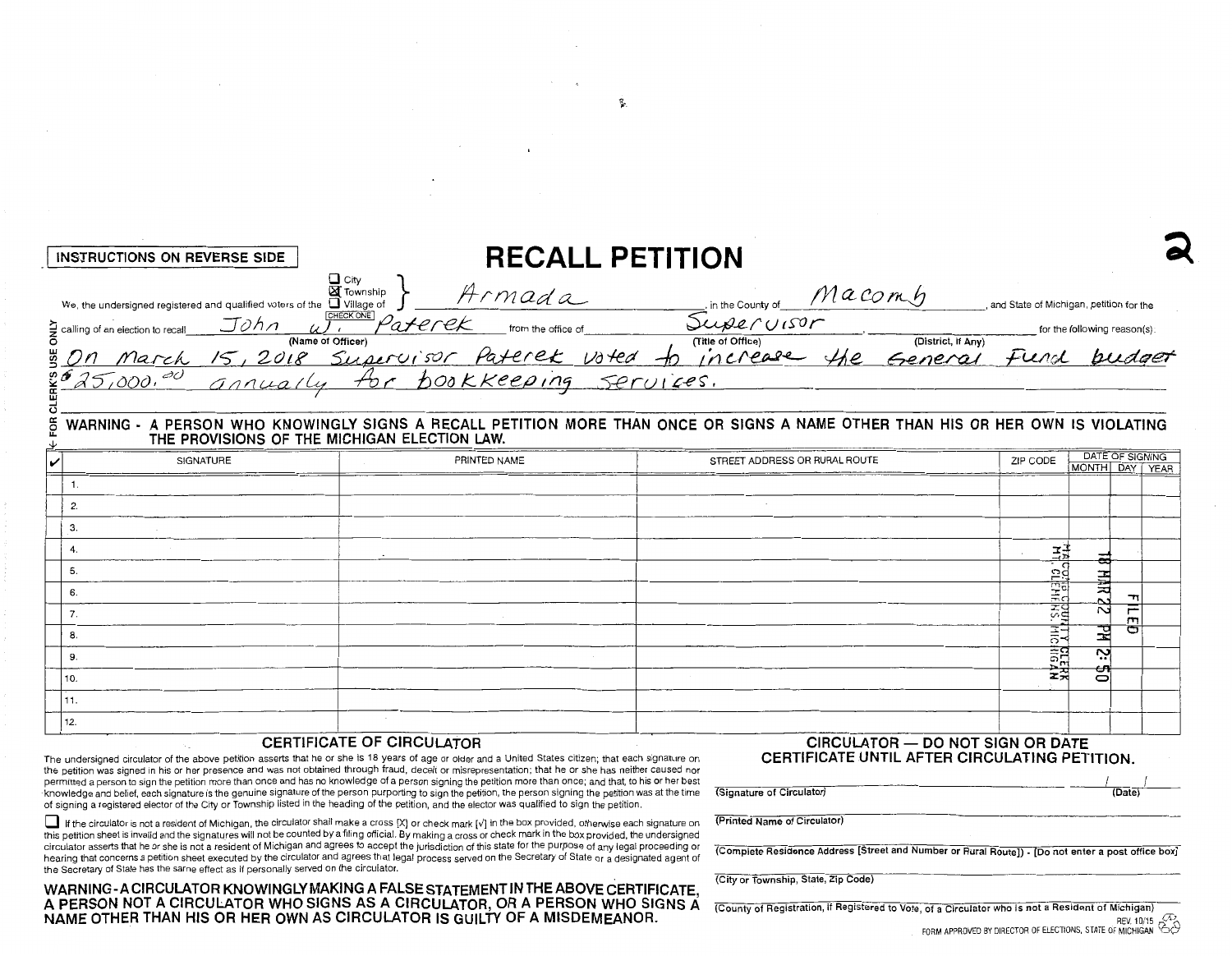| INSTRUCTIONS ON REVERSE SIDE                                                                                                                                                                                                                                                                                                                                                                                   |                                                                                                                                                                                                                                         | <b>RECALL PETITION</b>                                    |                    |                                                                         |
|----------------------------------------------------------------------------------------------------------------------------------------------------------------------------------------------------------------------------------------------------------------------------------------------------------------------------------------------------------------------------------------------------------------|-----------------------------------------------------------------------------------------------------------------------------------------------------------------------------------------------------------------------------------------|-----------------------------------------------------------|--------------------|-------------------------------------------------------------------------|
| We, the undersigned registered and qualified voters of the $\Box$ Village of<br>g calling of an election to recall<br>(Name of Officer)<br>$PROOF$ - www.armadatwp.org - meetings - Jan 10, 2018 - minutes 15:25 to 17:25)<br>& WARNING - A PERSON WHO KNOWINGLY SIGNS A RECALL PETITION MORE THAN ONCE OR SIGNS A NAME OTHER THAN HIS OR HER OWN IS VIOLATING<br>THE PROVISIONS OF THE MICHIGAN ELECTION LAW. | $\Box$ City<br><b>X</b> Township<br>Armada<br>CHECK ONE<br>Paterek trom the office of<br>Jan. 10, 2018 it became public that Supervisor Paterek utilizes "surveillance" or<br>cell phone to know what is happening at the township hall | in the County of Maconh<br>upervisor<br>(Title of Office) | (District, if Any) | and State of Michigan, petition for the<br>for the following reason(s): |
| SIGNATURE                                                                                                                                                                                                                                                                                                                                                                                                      | PRINTED NAME                                                                                                                                                                                                                            | STREET ADDRESS OR RURAL ROUTE                             |                    | DATE OF SIGNING<br>ZIP CODE<br>MONTH DAY<br>YEAR                        |
|                                                                                                                                                                                                                                                                                                                                                                                                                |                                                                                                                                                                                                                                         |                                                           |                    |                                                                         |
|                                                                                                                                                                                                                                                                                                                                                                                                                |                                                                                                                                                                                                                                         |                                                           |                    |                                                                         |

巳

| ___ | ________ |                  |      |       |                       |                                                                                                                                                                                                                                                  |  |
|-----|----------|------------------|------|-------|-----------------------|--------------------------------------------------------------------------------------------------------------------------------------------------------------------------------------------------------------------------------------------------|--|
|     |          |                  | ____ | ----- |                       |                                                                                                                                                                                                                                                  |  |
|     | ___      | ______           |      |       | $\cdot$<br>±ಕ         |                                                                                                                                                                                                                                                  |  |
|     |          |                  |      |       |                       |                                                                                                                                                                                                                                                  |  |
|     |          |                  |      |       | ਜ਼ੋੜ<br>$\rightarrow$ |                                                                                                                                                                                                                                                  |  |
|     | _____    |                  |      |       |                       | <b><i><u>A COMPANY AND A COMPANY OF STREET WAS ARRESTED FOR ANY OF STREET WAS ARRESTED FOR ANY OF STREET WAS ARRESTED FOR ANY OF STREET WAS ARRESTED FOR ANY OF STREET WAS ARRESTED FOR ANY OF STREET WAS ARRESTED FOR ANY OF STREET</u></i></b> |  |
|     |          |                  |      |       | <b>HIGAN</b>          |                                                                                                                                                                                                                                                  |  |
|     |          | the state of the |      |       | ______                |                                                                                                                                                                                                                                                  |  |
|     | .        |                  |      |       |                       |                                                                                                                                                                                                                                                  |  |
|     | מי       |                  |      |       |                       |                                                                                                                                                                                                                                                  |  |
|     |          |                  |      |       |                       |                                                                                                                                                                                                                                                  |  |

#### CERTIFICATE OF CIRCULATOR

The undersigned circulator of the above petition asserts that he or she is 18 years of age or older and a United States citizen; that each signature on the petition was signed in his or her presence and was not obtained through fraud, deceit or misrepresentation; that he or she has neither caused nor permitted a person to sign the petition more than once and has no knowledge of a person signing the petition more than once; and that, to his or her best knowledge and belief, each signature is the genuine signature of the person purporting to sign the petition, the person signing the petition was at the time of signing a registered elector of the City or Township listed in the heading of the petition, and the elector was qualified to sign the petition.

If the circulator is not a resident of Michigan, the circulator shall make a cross [X] or check mark [V] in the box provided, otherwise each signature on this petition sheet is invalid and the signatures will not be counted by a filing official. By making a cross or check mark in the box provided, the undersigned circulator asserts that he or she is not a resident of Michigan and agrees to accept the jurisdiction of this state for the purpose of any legal proceeding or hearing that concerns a petition sheet executed by the circulator and agrees that legal process served on the Secretary of State or a designated agent of the Secretary of State has the same effect as if personally served on the circulator.

WARNING - A CIRCULATOR KNOWINGLY MAKING A FALSE STATEMENT IN THE ABOVE CERTIFICATE, A PERSON NOT A CIRCULATOR WHO SIGNS AS A CIRCULATOR, OR A PERSON WHO SIGNS A NAME OTHER THAN HIS OR HER OWN AS CIRCULATOR IS GUILTY OF A MISDEMEANOR.

#### **CIRCULATOR - DO NOT SIGN OR DATE** CERTIFICATE UNTIL AFTER CIRCULATING PETITION.

| (Signature of Circulator) | (Date) |  |
|---------------------------|--------|--|

(Printed Name of Circulator)

(Complete Residence Address [Street and Number or Rural Route]) - [Do not enter a post office box]

(City or Township, State, Zip Code)

(County of Registration, if Registered to Vote, of a Circulator who is not a Resident of Michigan) REV. 10/15  $\sim 2$ , स्ट FORM APPROVED BY DIRECTOR OF ELECTIONS, STATE OF MICHIGAN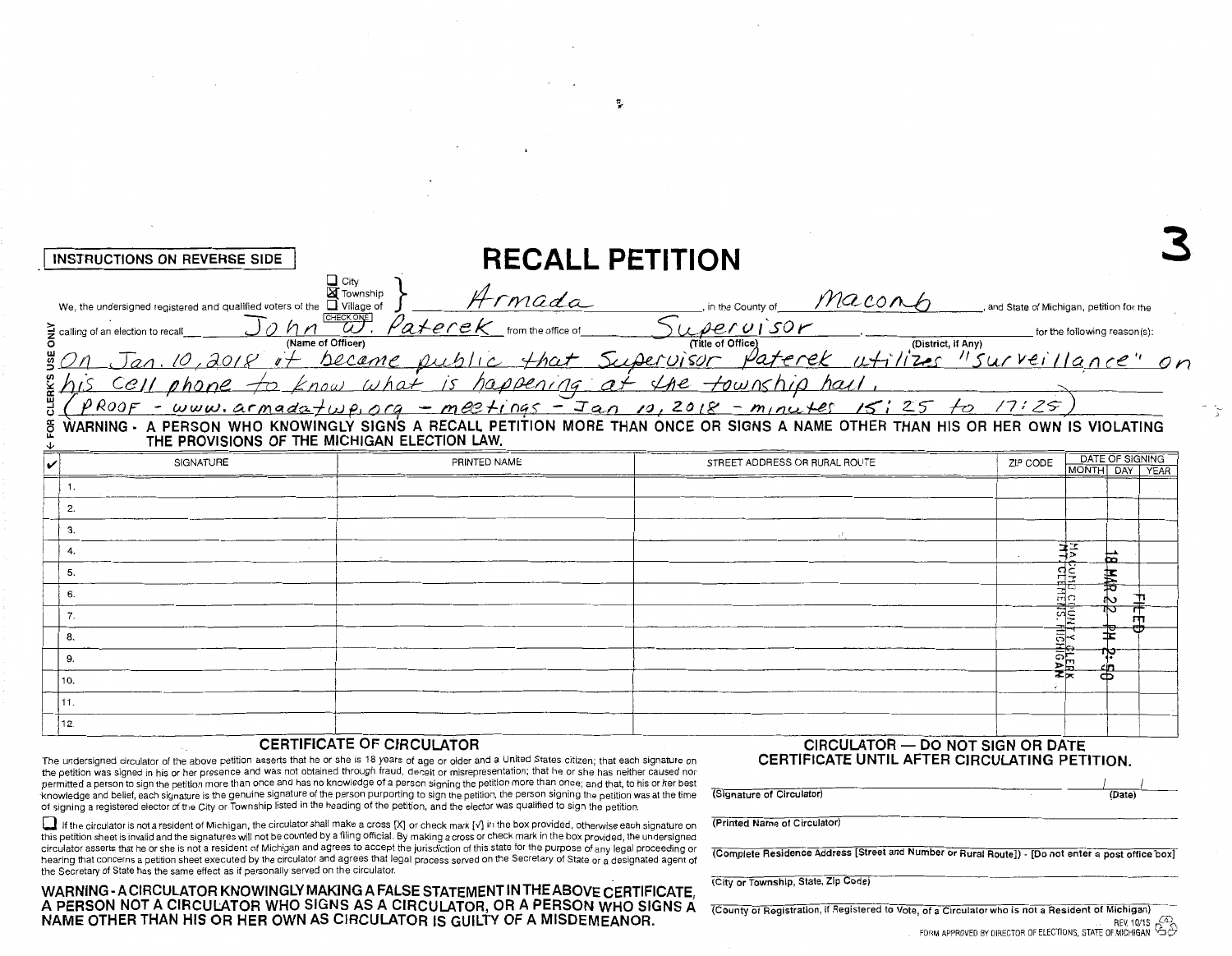| $\Box$ Village of<br>CHECK ONE               | n the County of                          |                                                                                                   |                                                                                                                                                                                                                                                                                                                                                   |
|----------------------------------------------|------------------------------------------|---------------------------------------------------------------------------------------------------|---------------------------------------------------------------------------------------------------------------------------------------------------------------------------------------------------------------------------------------------------------------------------------------------------------------------------------------------------|
| from the office of<br>(Name of Officer)      | (District, if Any)<br>(Title of Office)  |                                                                                                   |                                                                                                                                                                                                                                                                                                                                                   |
| SWARTVISOF, She<br>120C                      | $0$ ct, 25, 2017                         |                                                                                                   |                                                                                                                                                                                                                                                                                                                                                   |
| THE PROVISIONS OF THE MICHIGAN ELECTION LAW. |                                          |                                                                                                   |                                                                                                                                                                                                                                                                                                                                                   |
| PRINTED NAME                                 | STREET ADDRESS OR RURAL ROUTE            | ZIP CODE                                                                                          | DATE OF SIGNING<br>MONTH DAY YEAR                                                                                                                                                                                                                                                                                                                 |
|                                              |                                          |                                                                                                   |                                                                                                                                                                                                                                                                                                                                                   |
|                                              |                                          |                                                                                                   |                                                                                                                                                                                                                                                                                                                                                   |
|                                              |                                          |                                                                                                   |                                                                                                                                                                                                                                                                                                                                                   |
|                                              |                                          |                                                                                                   |                                                                                                                                                                                                                                                                                                                                                   |
|                                              |                                          |                                                                                                   |                                                                                                                                                                                                                                                                                                                                                   |
|                                              |                                          |                                                                                                   |                                                                                                                                                                                                                                                                                                                                                   |
|                                              |                                          |                                                                                                   |                                                                                                                                                                                                                                                                                                                                                   |
|                                              |                                          |                                                                                                   |                                                                                                                                                                                                                                                                                                                                                   |
|                                              |                                          |                                                                                                   |                                                                                                                                                                                                                                                                                                                                                   |
|                                              |                                          |                                                                                                   |                                                                                                                                                                                                                                                                                                                                                   |
|                                              |                                          |                                                                                                   |                                                                                                                                                                                                                                                                                                                                                   |
|                                              | □ City<br>■ Township<br>aterek<br>aterek | <b>RECALL PETITION</b><br>Macomb<br>- 20)<br>from Paterek<br>secretary<br>Densonal<br>SWOLN IN ON | and State of Michigan, petition for the<br>for the following reason(s):<br>mold + Engineering<br>but the public was not<br>Nou. 8, 2017 at the requier meeting of the Township Board.<br>A PERSON WHO KNOWINGLY SIGNS A RECALL PETITION MORE THAN ONCE OR SIGNS A NAME OTHER THAN HIS OR HER OWN IS VIOLATING<br>CIRCULATOR - DO NOT SIGN OR DATE |

#### CERTIFICATE OF CIRCULATOR

The undersigned circulator of the above petition asserts that he or she is 18 years of age or older and a United States citizen; that each signature on the petition was signed in his or her presence and was not obtained through fraud, deceit or misrepresentation; that he or she has neither caused nor permitted a person to sign the petition more than once and has no knowledge of a person signing the petition more than once; and that, to his or her best knowledge and belief, each signature is the genuine signature of the person purporting to sign the petition, the person signing the petition was at the time of signing a registered elector of the City or Township listed in the heading of the petition, and the elector was qualified to sign the petition.

If the circulator is not a resident of Michigan, the circulator shall make a cross [X] or check mark [v] in the box provided, otherwise each signature on this petition sheet is invalid and the signatures will not be counted by a filing official. By making a cross or check mark in the box provided, the undersigned circulator asserts that he or she is not a resident of Michigan and agrees to accept the jurisdiction of this state for the purpose of any legal proceeding or hearing that concerns a petition sheet executed by the circulator and agrees that legal process served on the Secretary of State or a designated agent of the Secretary of State has the same effect as if personally served on the circulator.

WARNING-ACIRCULATOR KNOWINGLY MAKING A FALSE STATEMENT IN THE ABOVE CERTIFICATE,<br>A PERSON NOT A CIRCULATOR WHO SIGNS AS A CIRCULATOR, OR A PERSON WHO SIGNS A<br>NAME OTHER THAN HIS OR HER OWN AS CIRCULATOR IS GUILTY OF A MISD

# CERTIFICATE UNTIL AFTER CIRCULATING PETITION.

| (Signature of Circulator) | (Date) |  |
|---------------------------|--------|--|
|                           |        |  |

(Printed Name of Circulator)

(Complete Residence Address [Street and Number or Rural Route]) - [Do not enter a post office box]

(City or Township, State, Zip Code)

(County of Registration, if Registered to Vote, of a Circulator who is not a Resident of Michigan) REV. 10/15 FORM APPROVED BY DIRECTOR OF ELECTIONS, STATE OF MICHIGAN

 $\tau$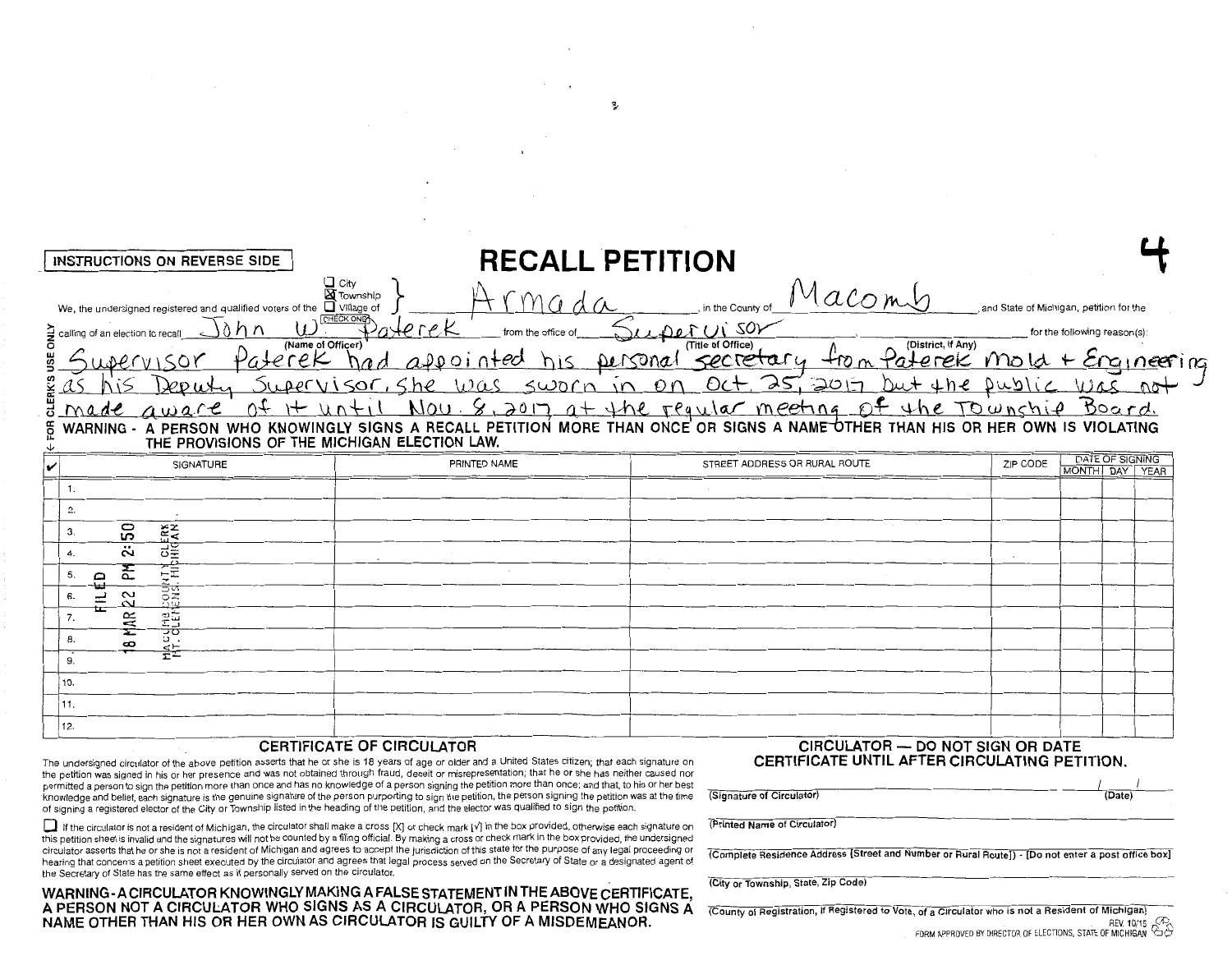# **RECORD OF OATHS**

| STATE OF MICHIGAN.                                                                                                                                                                                                                                                                                                                                                                                                                                                                                                                                               | STATE OF MICHIG.<br>$_{\text{COUNTY OF}}$ $\mathcal{M}_{\text{G}}$ $\mathcal{L}_{\text{C}}$                                                                                                                                                                                   |
|------------------------------------------------------------------------------------------------------------------------------------------------------------------------------------------------------------------------------------------------------------------------------------------------------------------------------------------------------------------------------------------------------------------------------------------------------------------------------------------------------------------------------------------------------------------|-------------------------------------------------------------------------------------------------------------------------------------------------------------------------------------------------------------------------------------------------------------------------------|
| I do solemnly swear (or affirm) that I will support the<br>Constitution of the United States, and the Constitution of this State, and that<br>I will faithfully perform the duties of the office of __________________________<br>Code Official<br>in and for the TDWhship of Armade<br>County of Maconne 2.1 and State of Michigan, according to the best<br>of my ability, so help me God.<br>Muchal C.Kler Michael C.Kle.N<br>Subscribed and sworn to before me, this $\sqrt{5}$<br>$_{\text{day of}} 0$ chube<br>Tray K Swiachi<br>Macomb. County, Michigan. | I do solemnly<br>Constitution of the United States,<br>I will faithfully perform the duties<br>Jownship Treas<br>in and for the $\frac{10}{2}$<br>County of $n_{4}$ exp<br>of my ability, so help me God.<br>Subscribed and sworn to before<br>$_{\text{day of}}$ November 21 |
|                                                                                                                                                                                                                                                                                                                                                                                                                                                                                                                                                                  |                                                                                                                                                                                                                                                                               |

STATE OF MICHIO COUNTY OF Macon

| COUNTY OF $M$ $\left\{$ on $h$                                                  |                                                         |  |
|---------------------------------------------------------------------------------|---------------------------------------------------------|--|
|                                                                                 | I do solemnly swear (or affirm) that I will support the |  |
| Constitution of the United Ctotes, and the Constitution of this Ctote, and that |                                                         |  |

STATE OF MICHIGAN.)

| Constitution of the United States, and the Constitution of this State, and that                                                                                                                                                                                                                                                              |
|----------------------------------------------------------------------------------------------------------------------------------------------------------------------------------------------------------------------------------------------------------------------------------------------------------------------------------------------|
| I will faithfully perform the duties of the office of __________________________                                                                                                                                                                                                                                                             |
| Deputy Supremisse                                                                                                                                                                                                                                                                                                                            |
| in and for the $\overline{10}$ writing                                                                                                                                                                                                                                                                                                       |
| County of $\mathcal{W}_{\mathcal{U}}$ $\cdots$ $\mathcal{V}_{\mathcal{U}}$ and State of Michigan, according to the best                                                                                                                                                                                                                      |
| of my ability, so help me Gôd.                                                                                                                                                                                                                                                                                                               |
| Neben Assolutez                                                                                                                                                                                                                                                                                                                              |
| Subscribed and sworn to before me, this $\sqrt{5}$                                                                                                                                                                                                                                                                                           |
|                                                                                                                                                                                                                                                                                                                                              |
| day of Octobres 2017                                                                                                                                                                                                                                                                                                                         |
|                                                                                                                                                                                                                                                                                                                                              |
| $\ldots$ $\ldots$ $\ldots$ $\ldots$ $\ldots$ $\ldots$ $\ldots$ $\ldots$ $\ldots$ $\ldots$ $\ldots$ $\ldots$ $\ldots$ $\ldots$ $\ldots$ $\ldots$ $\ldots$ $\ldots$ $\ldots$ $\ldots$ $\ldots$ $\ldots$ $\ldots$ $\ldots$ $\ldots$ $\ldots$ $\ldots$ $\ldots$ $\ldots$ $\ldots$ $\ldots$ $\ldots$ $\ldots$ $\ldots$ $\ldots$ $\ldots$ $\ldots$ |

I do solemi Constitution of the United State I will faithfully perform the duti Armada Tup in and for the TOWnsh  $_{\text{Country of}}$  Mgcomb of my ability, so help me God. Subscribed and sworn to befor day of... ါ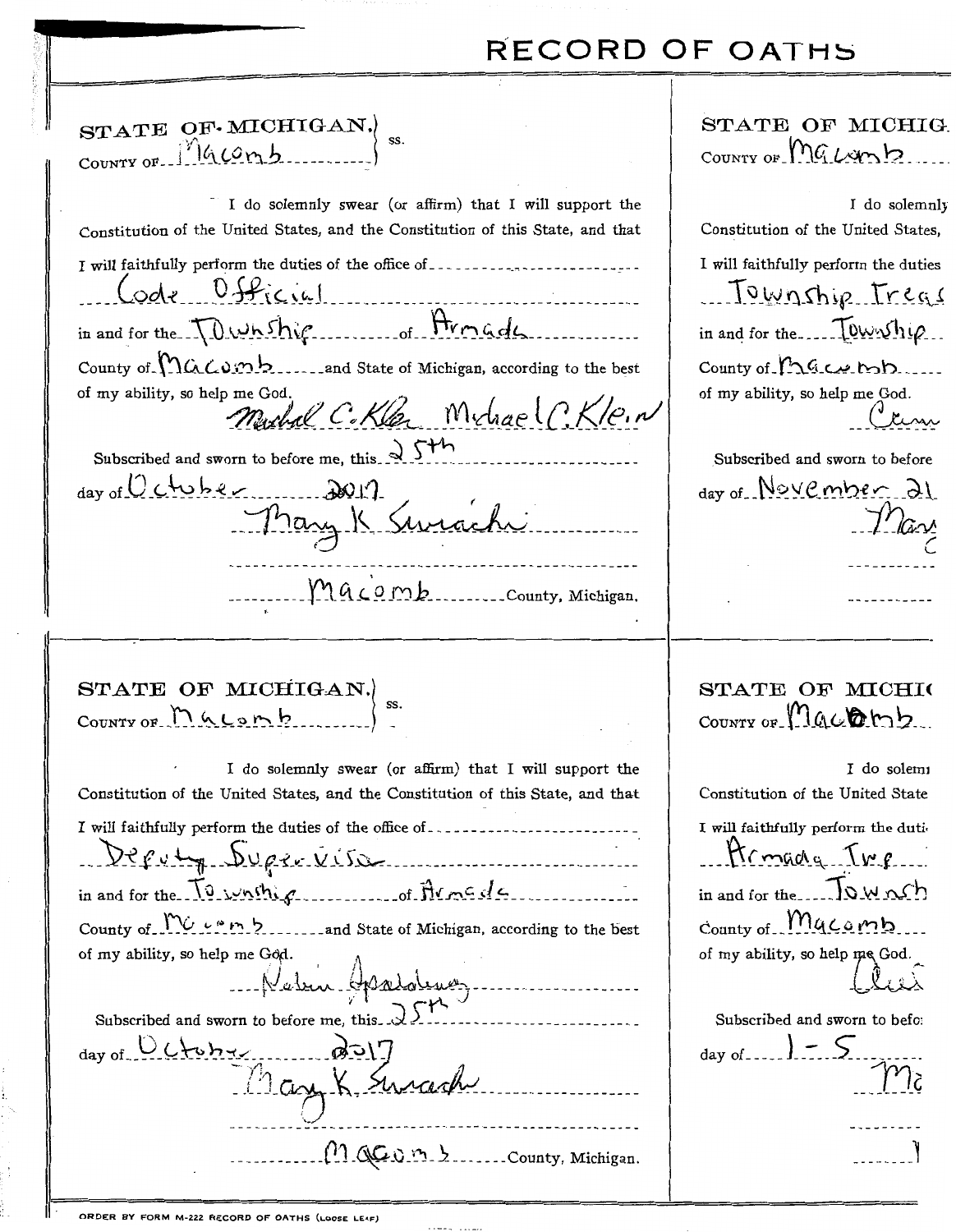-----Original Message----- From: Robert Seibert [mailto:RSeibert@seibertanddloski.com] Sent: Friday, December 22, 2017 9:30 AM To: Mary Swiacki (clerk@armadatwp.org) <clerk@armadatwp.org> Cc: John Paterek (supervisor@armadatwp.org) <supervisor@armadatwp.org> Subject: Position of Deputy Supervisor Good morning Mary: This email is a follow-up to our telephone conference yesterday afternoon regarding the recent appointment of a Deputy Supervisor in Armada Township. It is my understanding that the Deputy Supervisor was sworn into office on October 25, 2017. The Township Board approved the Deputy's rate of pay and scope of services on November 8, 2017. You indicated that the Township Board limited the duties of the Deputy Supervisor and approved the rate of pay through the end of this year. You also explained that the Deputy performed services after October 25 but before the rate of pay was approved by the Board on November 8. It is my professional opinion that the Deputy Supervisor is entitled to pay for work performed between October 25 and November 8 if that work was consistent with the scope of duties approved by the Board on November 8. Finally, you inquired whether the Deputy Supervisor may be paid for services beyond the scope of those duties authorized by the Board on November 8. Although the Township Supervisor appoints a Deputy Supervisor to serve at his discretion, the rate of pay for work performed is determined by the Township Board. Based on the basic information that you provided in our telephone conference, it is my professional opinion that the Deputy Supervisor should be paid for only those services approved by the Board on November 8. As always, should you have any questions concerning this email or the Deputy Supervisor position, please feel free to call me at your convenience. Bob Robert J. Seibert Seibert and Dloski, PLLC 19500 Hall Road, Suite 101

Clinton Township, MI 48038 Cell (586) 246-2134 Telephone (586) 469-3800 Facsimile (586) 469-2443 Email: rseibert@seibertanddloski.com<mailto:rseibert@seibertanddloski.com> Website: www.SeibertandDloski.com<http://www.seibertanddloski.com/>

Leslie A. Fantene, Legal Assistant Email: lfantene@seibertanddloski.com<mailto:lfantene@seibertanddloski.com>

1

舌